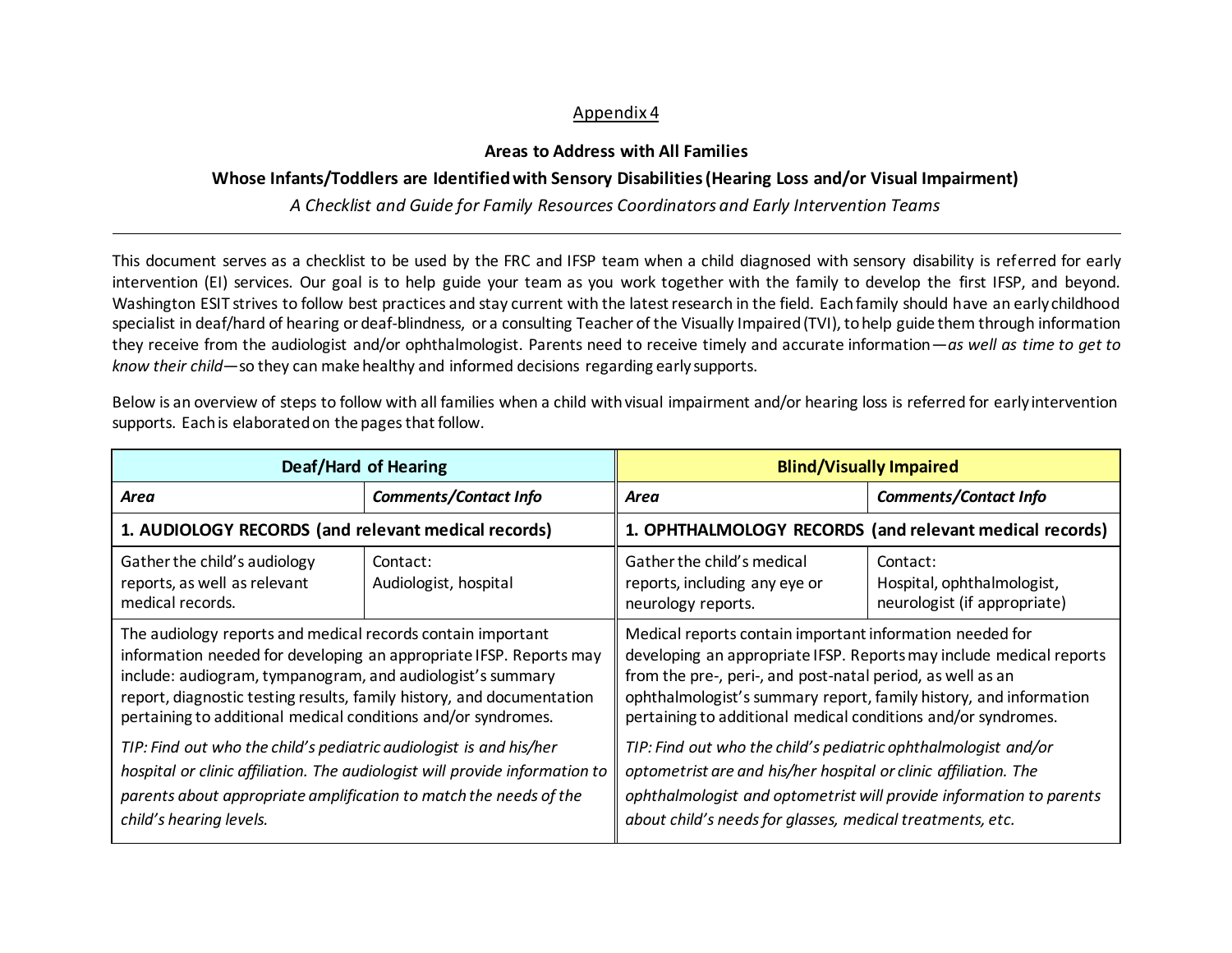| 2. REFERRALS TO RESOURCES: Deaf/Hard of Hearing (DHH)                                                                                                                                                                                                                                                                                                                                                                                                                                                                                                                                                                                                           | 2. REFERRALS TO RESOURCES: Blind/Visually Impaired (BVI)                                                                                                                                                                                                                                                                                                                                                                                                                                                                                                                                                                                                                                       |  |
|-----------------------------------------------------------------------------------------------------------------------------------------------------------------------------------------------------------------------------------------------------------------------------------------------------------------------------------------------------------------------------------------------------------------------------------------------------------------------------------------------------------------------------------------------------------------------------------------------------------------------------------------------------------------|------------------------------------------------------------------------------------------------------------------------------------------------------------------------------------------------------------------------------------------------------------------------------------------------------------------------------------------------------------------------------------------------------------------------------------------------------------------------------------------------------------------------------------------------------------------------------------------------------------------------------------------------------------------------------------------------|--|
| Kris Rydecki Ching<br>360-418-4292<br>kris.ching@cdhl.wa.gov                                                                                                                                                                                                                                                                                                                                                                                                                                                                                                                                                                                                    | <b>DeEtte Snyder</b><br>deette.snyder@wssb.wa.gov<br>360-947-3305                                                                                                                                                                                                                                                                                                                                                                                                                                                                                                                                                                                                                              |  |
| Early support for infants/toddlers with sensory disabilities must begin as soon as possible following identification.                                                                                                                                                                                                                                                                                                                                                                                                                                                                                                                                           |                                                                                                                                                                                                                                                                                                                                                                                                                                                                                                                                                                                                                                                                                                |  |
| Supports for children who are deaf/hard of hearing and blind/visually impaired are included among those listed under IDEA, Part C services,<br>and could include the following. Also see Appendix 3. Self-Evaluation Tool, for a more complete listing of possible services.                                                                                                                                                                                                                                                                                                                                                                                    |                                                                                                                                                                                                                                                                                                                                                                                                                                                                                                                                                                                                                                                                                                |  |
| For infants/toddlers who are deaf/hard of hearing:                                                                                                                                                                                                                                                                                                                                                                                                                                                                                                                                                                                                              | For infants/toddlers who are blind/visually impaired:                                                                                                                                                                                                                                                                                                                                                                                                                                                                                                                                                                                                                                          |  |
| Specialized services from a Teacher of the Deaf (TOD);<br>$\bullet$<br>Supports for families wishing to gain skills in a specific communication<br>approach, e.g., Listening and Spoken Language (LSL), ASL-English<br>Bilingual Education, or simultaneous use of the family's spoken home<br>language and visual communication/Signing Exact English (SEE);<br>Supports for families wishing to connect with other families locally,<br>regionally, and statewide;<br>Connections with adults who are DHH or deaf-blind.                                                                                                                                      | Specialized services from a Teacher of the Visually Impaired (TVI) or<br>$\bullet$<br>Certified Orientation & Mobility Specialist (COMS);<br>Supports for families wishing to connect with other families locally,<br>$\bullet$<br>regionally, and statewide;<br>Connections with adults who are BVI or deaf-blind.<br>$\bullet$                                                                                                                                                                                                                                                                                                                                                               |  |
| Families decide on their priorities. We help locate specialty services as needed, whether they are provided in person or via distance technology.                                                                                                                                                                                                                                                                                                                                                                                                                                                                                                               |                                                                                                                                                                                                                                                                                                                                                                                                                                                                                                                                                                                                                                                                                                |  |
| Here's how CDHL can help:                                                                                                                                                                                                                                                                                                                                                                                                                                                                                                                                                                                                                                       | Here's how WSSB can help:                                                                                                                                                                                                                                                                                                                                                                                                                                                                                                                                                                                                                                                                      |  |
| Ensure all avenues of services are explored to support the<br>development of the child who is deaf/hard of hearing.<br>Identify appropriate assessment tools for young children who are<br>$\bullet$<br>DHH or DB to determine current levels and monitor progress.<br>Explain technologies (e.g., hearing aids, cochlear implants, and other<br>$\bullet$<br>listening and visual technologies) in understandable language.<br>Guide family's learning of strategies to promote communication in<br>children who are deaf/hard of hearing.<br>Locate local, regional, and state resources to support ongoing<br>services to the family and the entire EI team. | Ensure all avenues of services are explored to support the<br>development of the child who is BVI, e.g., access to TVI, COMS.<br>Identify appropriate assessment tools for young children who are<br>$\bullet$<br>BVI or DB to determine current levels and monitor progress.<br>Explain, in understandable language, vision conditions and<br>$\bullet$<br>recommended treatment options (e.g., patching, glasses).<br>Guide family's learning of strategies to promote concept<br>$\bullet$<br>development in children with blindness or visual impairment.<br>Locate local, regional, and state resources to support ongoing<br>$\bullet$<br>services to the family and the entire EI team. |  |
| Other Resources for Infants/Toddlers who are Deaf/Hard of Hearing:                                                                                                                                                                                                                                                                                                                                                                                                                                                                                                                                                                                              | Other Resources for Infants/Toddlers who are Blind/Visually Impaired:                                                                                                                                                                                                                                                                                                                                                                                                                                                                                                                                                                                                                          |  |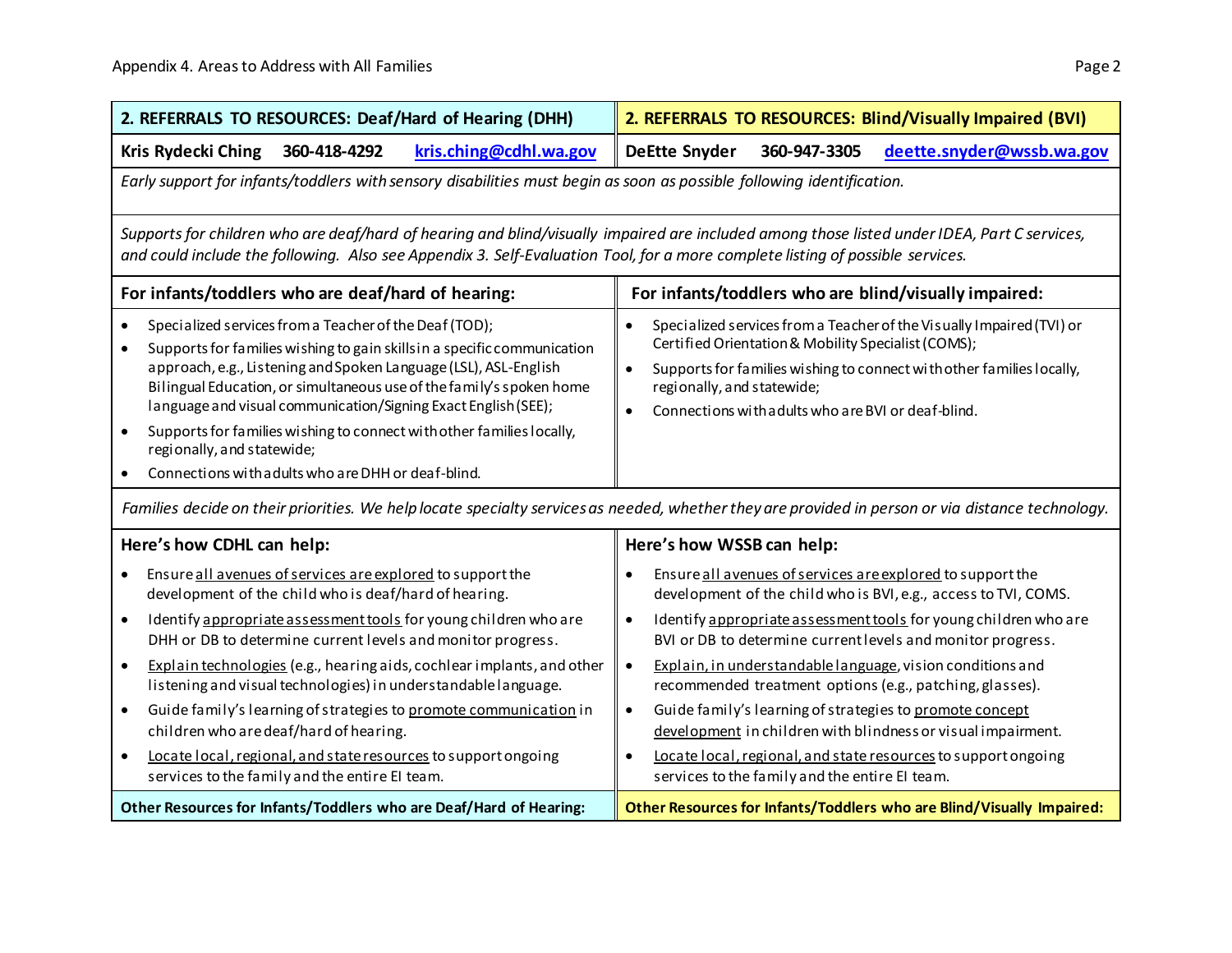| Regional Service Centers of the Deaf and Hard of Hearing located                                                                               | Department of Services for the Blind/Child and Family Program.   |  |
|------------------------------------------------------------------------------------------------------------------------------------------------|------------------------------------------------------------------|--|
| around the state offer education and training, among other                                                                                     | Their counselors offer education and parent advocacy training to |  |
| services. To learn more:                                                                                                                       | families in the home. To learn more:                             |  |
| http://www.dshs.wa.gov/altsa/odhh/regional-service-centers                                                                                     | http://www.dsb.wa.gov/services/childrenandfamilies.shtml         |  |
| REMEMBER: As with all children, early supports for infants/toddlers with sensory disabilities are most effective when delivered in the child's |                                                                  |  |

*natural environment—wherever the child spends time, including the home, childcare center, recreational settings, homes of relatives.*

| $\Box$ 2.b Are there concerns about child's vision, in addition to | 2.b Are there concerns about child's hearing, in addition to |
|--------------------------------------------------------------------|--------------------------------------------------------------|
| hearing loss?                                                      | $\ $ visual impairment?                                      |

**Contact Katie Humes WSDS/Deaf-Blind Project: 800-572-7000** (or) **khumes@psesd.org** (or) **wsds@psesd.org** www.wsdsonline.org

Washington Sensory Disabilities Services is a statewide project that provides information, training, technical assistance and resources to families and educators regarding individuals who are deaf/hard of hearing, blind/visually impaired, or have a combined hearing and vision loss (deaf-blind). Special supports, including a lending library, are available for families and service providers of infants/toddlers diagnosed with, or at risk for, a combined hearing loss and visual impairment. These infants/ toddlers, their families, and service providers are eligible for on-site and distance consultation and training.

Any birth-to-three year old who is diagnosed as deaf/hard of hearing should be considered "at risk" for visual impairment, including cortical visual impairment. Likewise, infants and toddlers diagnosed as blind/visually impaired are "at risk" for hearing loss, including auditory processing problems. This is especially true for babies who:

- Were born prematurely and had a low birth weight
- Had complications at birth, including elevated bilirubin, seizures, or were on oxygen for an extended period
- Have a diagnosis of cerebral palsy
- Are diagnosed with a syndrome such as CHARGE, Cornelia de Lange, Dandy Walker, Down, Marshall, or Usher syndrome

Please contact WSDS/Deaf-Blind Project for more information.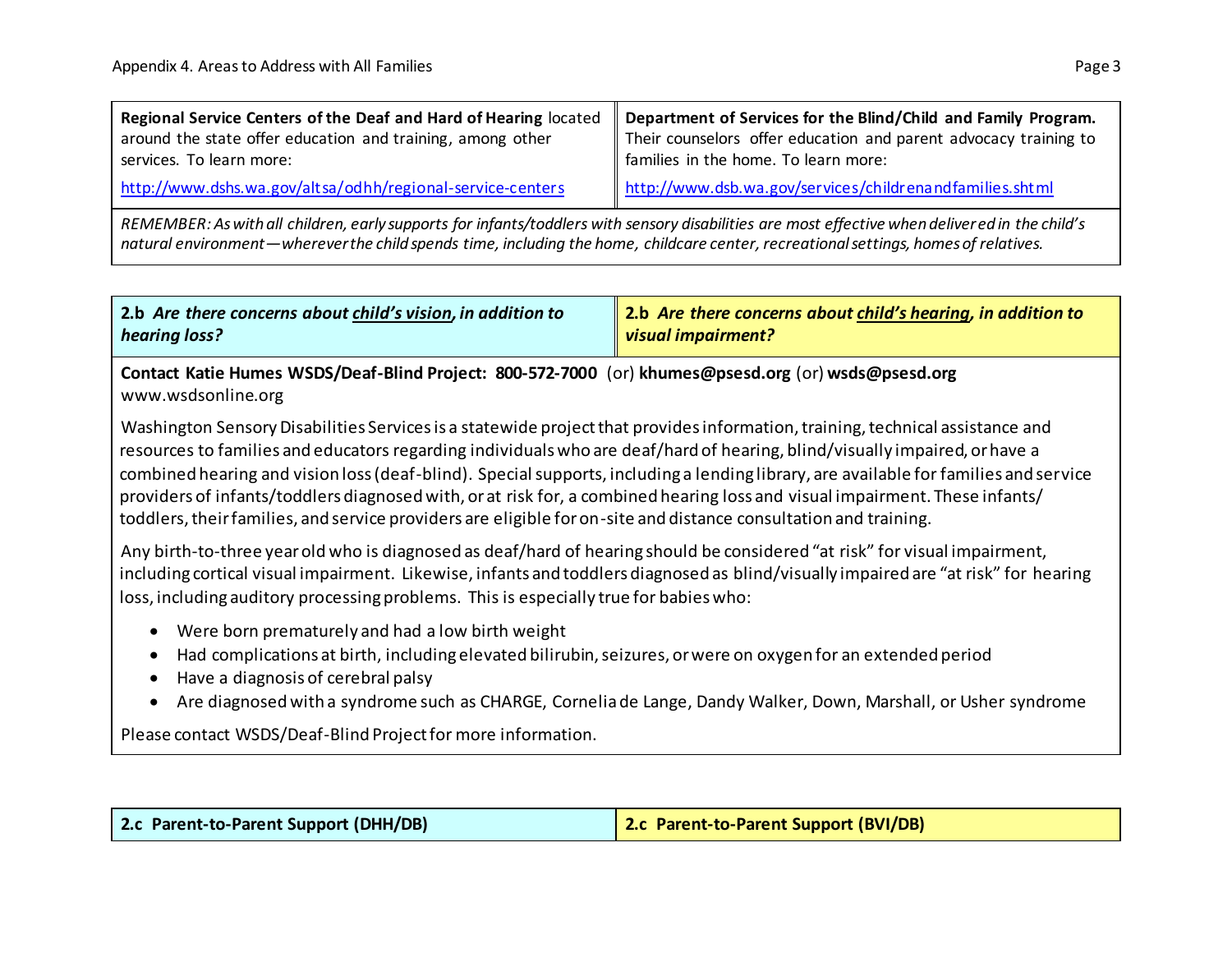| Parent-to-Parent Support:                                                                                                                                                                                                                  | Christine Griffin 425-268-7087                        | Parent-to-Parent Support:                                                                                                                                                                                                                                                                                                                           |
|--------------------------------------------------------------------------------------------------------------------------------------------------------------------------------------------------------------------------------------------|-------------------------------------------------------|-----------------------------------------------------------------------------------------------------------------------------------------------------------------------------------------------------------------------------------------------------------------------------------------------------------------------------------------------------|
| Contact Guide-By-Your-Side<br>(GBYS) to request a visit or                                                                                                                                                                                 | gbys@wahandsandvoices.org<br>www.wahandsandvoices.org | National Association for Parents of the Visually Impaired<br>$\bullet$<br>(NAPVI): www.napvi.org                                                                                                                                                                                                                                                    |
| phone conversation with an<br>experienced parent.                                                                                                                                                                                          |                                                       | "We believe that if parents obtain the support and information<br>they need they will become the best advocates for their children.                                                                                                                                                                                                                 |
| Trained Parent Guides provide unbiased emotional support and<br>information to families with deaf/hard of hearing children. GBYS is a<br>program of "Hands and Voices," a national parent organization with a<br>Washington State chapter. |                                                       | When parents join together with common concerns, they have a<br>powerful voice that can make significant changes and<br>improvements for the services and education of ALL children with<br>visual impairments."<br>Lighthouse Guild also offers a National Tele-Support Network<br>that can connect you with parents of children with the same eye |
| Here's how Guide By Your Side can help:                                                                                                                                                                                                    |                                                       |                                                                                                                                                                                                                                                                                                                                                     |
| Family members can get support and learn from experienced<br>parents.<br>Learn about all communication options and resources.<br>$\bullet$                                                                                                 |                                                       | condition as your child. You can share resources, experiences,<br>strength and hope. To register call 800-562-6265 or email<br>parentgroups@lighthouseguild.org                                                                                                                                                                                     |
| Link up with other families and family events.<br>$\bullet$<br>Get tools to navigate challenging systems.                                                                                                                                  |                                                       | American Foundation for the Blind (AFB): Family Connect                                                                                                                                                                                                                                                                                             |
|                                                                                                                                                                                                                                            |                                                       | http://www.familyconnect.org/parentsitehome.aspx                                                                                                                                                                                                                                                                                                    |
| Hands & Voices National Organization<br>http://www.handsandvoices.org/index.htm                                                                                                                                                            |                                                       | "On Family Connect you'll find videos, personal stories, events,<br>news, and an online community that can offer tips and support                                                                                                                                                                                                                   |
| Hands & Voices Washington State Chapter<br>http://www.wahandsandvoices.org/                                                                                                                                                                |                                                       | from other parents of children who are blind or visually<br>impaired."                                                                                                                                                                                                                                                                              |
|                                                                                                                                                                                                                                            |                                                       | National Federation of the Blind (NFB): www.nfb.org                                                                                                                                                                                                                                                                                                 |
|                                                                                                                                                                                                                                            |                                                       | "The National Federation of the Blind knows that blindness is not<br>the characteristic that defines you or your future. Every day we<br>raise the expectations of blind people, because low expectations<br>create obstacles between blind people and our dreams. You can<br>live the life you want; blindness is not what holds you back."        |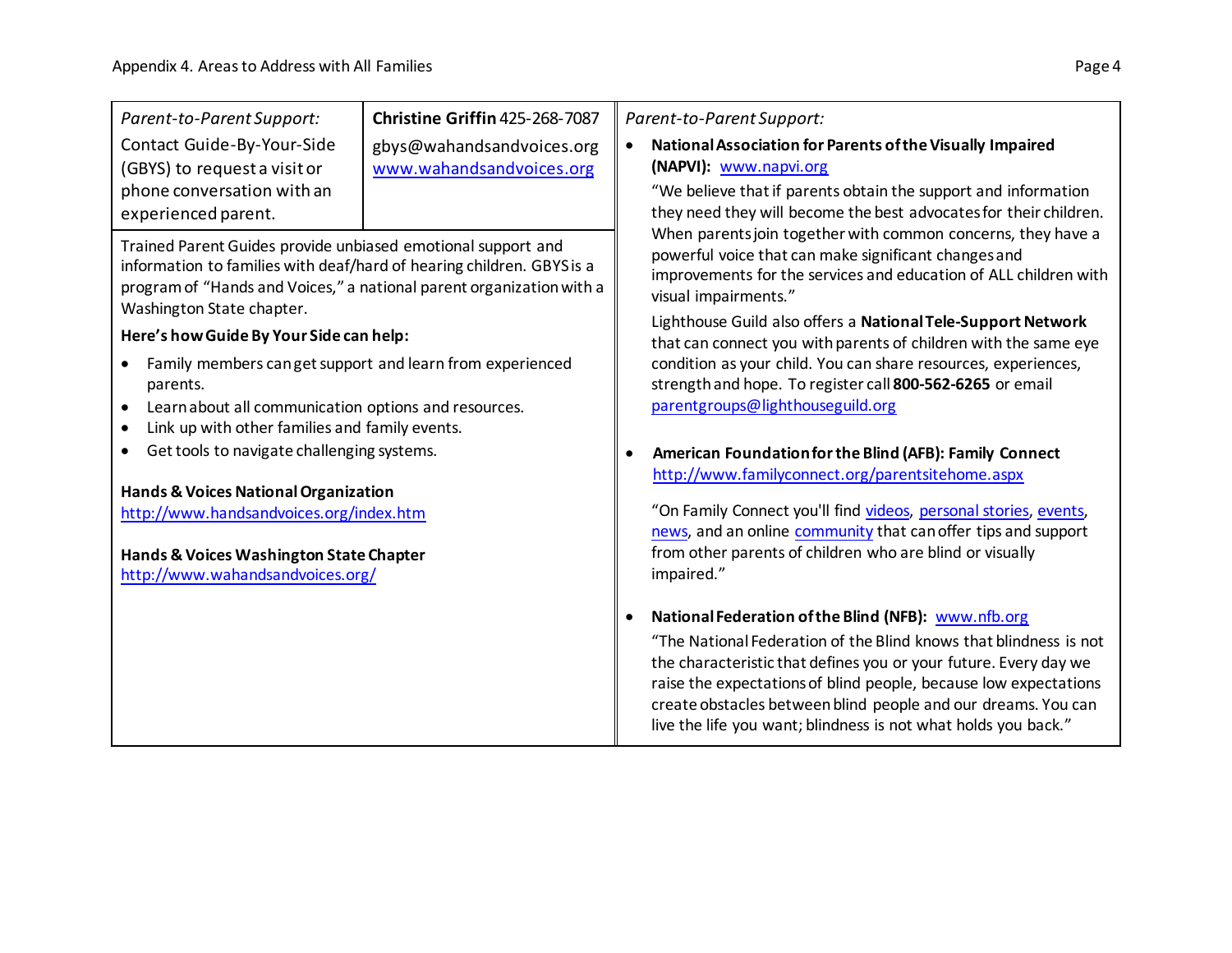$\overline{a}$ 

| 3. AREAS OF UNDERSTANDING FOR ALL FAMILIES                                                                                                                                                                                                                                                                                                                                                                                                                                                                         |                                                                                                                                                                                                                                                                                                                                                                                                                                                                                          |  |
|--------------------------------------------------------------------------------------------------------------------------------------------------------------------------------------------------------------------------------------------------------------------------------------------------------------------------------------------------------------------------------------------------------------------------------------------------------------------------------------------------------------------|------------------------------------------------------------------------------------------------------------------------------------------------------------------------------------------------------------------------------------------------------------------------------------------------------------------------------------------------------------------------------------------------------------------------------------------------------------------------------------------|--|
| <b>Deaf/Hard of Hearing</b>                                                                                                                                                                                                                                                                                                                                                                                                                                                                                        | <b>Blind/Visually Impaired</b>                                                                                                                                                                                                                                                                                                                                                                                                                                                           |  |
| Parent Notebook for Families of Children Who are Deaf or<br><b>Hard of Hearing</b><br>At the time their child's hearing loss is diagnosed, families should<br>receive a copy of: Parent Notebook for Families of Children Who are<br>Deafor Hard of Hearing <sup>1</sup> . This publication was developed by the<br>Washington State Department of Health's Early Hearing-loss<br>Detection, Diagnosis, and Intervention (EHDDI) Program, with<br>sections adapted from publications of other state EHDI programs. | AREA 1. The family/caregivers will be able to describe their<br>child's vision diagnosis and their child's level of functional<br>vision, become comfortable with appropriate low vision<br>devices/visual aids, and understand the basic impact of vision<br>loss on all areas of development.<br>Ophthalmology and other medical records, as well as the TVI's<br>Functional Vision Assessment (FVA) report, will provide<br>information about the child's visual condition and use of |  |
| This comprehensive guide for families contains sections titled:<br>Getting Started, Your Child's Hearing, Your Child's Team, Tests,<br>Communication Options, Advocacy, Resources, Staying Organized.<br>These sections will be referenced as each "Area" is described below.<br>AREA 1. The family/caregivers will be able to describe their                                                                                                                                                                      | functional vision.<br>The TVI and O&M specialist can provide support and further<br>information regarding vision, impact of vision loss on all areas of<br>development, especially concept development, pre-literacy,<br>socialization, and independent and safe movement through<br>environment.                                                                                                                                                                                        |  |
| child's hearing levels and understand the potential impact on<br>child development and family communication.                                                                                                                                                                                                                                                                                                                                                                                                       | The family will become familiar with the roles and responsibilities<br>$\bullet$                                                                                                                                                                                                                                                                                                                                                                                                         |  |
| See Parent Notebook sections: Your Child's Hearing; Tests.<br>Audiology reports and observations of how a child uses his<br>hearing or listening skills will provide information about the<br>child's hearing levels with and without amplification.<br>An early childhood D/HH specialist can provide support and<br>information regarding hearing and impacts on language,<br>cognitive, and social development, as well as family<br>communication.                                                             | of the various vision professionals in the child's life such as<br>medical professionals (ophthalmologists and optometrists) and<br>educational professionals (TVI, O&M specialist, and braillist). The<br>educational vision professional will assist families with<br>implementation of the recommendations from medical<br>professionals such as use of refractive correction, magnification<br>devices, and patching protocols.                                                      |  |

<sup>1</sup> To order a copy of the *Parent Notebook*, contact the EHDDI program at: 1-888-923-4334. To request this guide in other formats, please call: 1-800-525-0127. Or, go to[: http://www.doh.wa.gov/Portals/1/Documents/Pubs/344-017\\_EHDDIResourceGuideEng.pdf](http://www.doh.wa.gov/Portals/1/Documents/Pubs/344-017_EHDDIResourceGuideEng.pdf) and download a copy.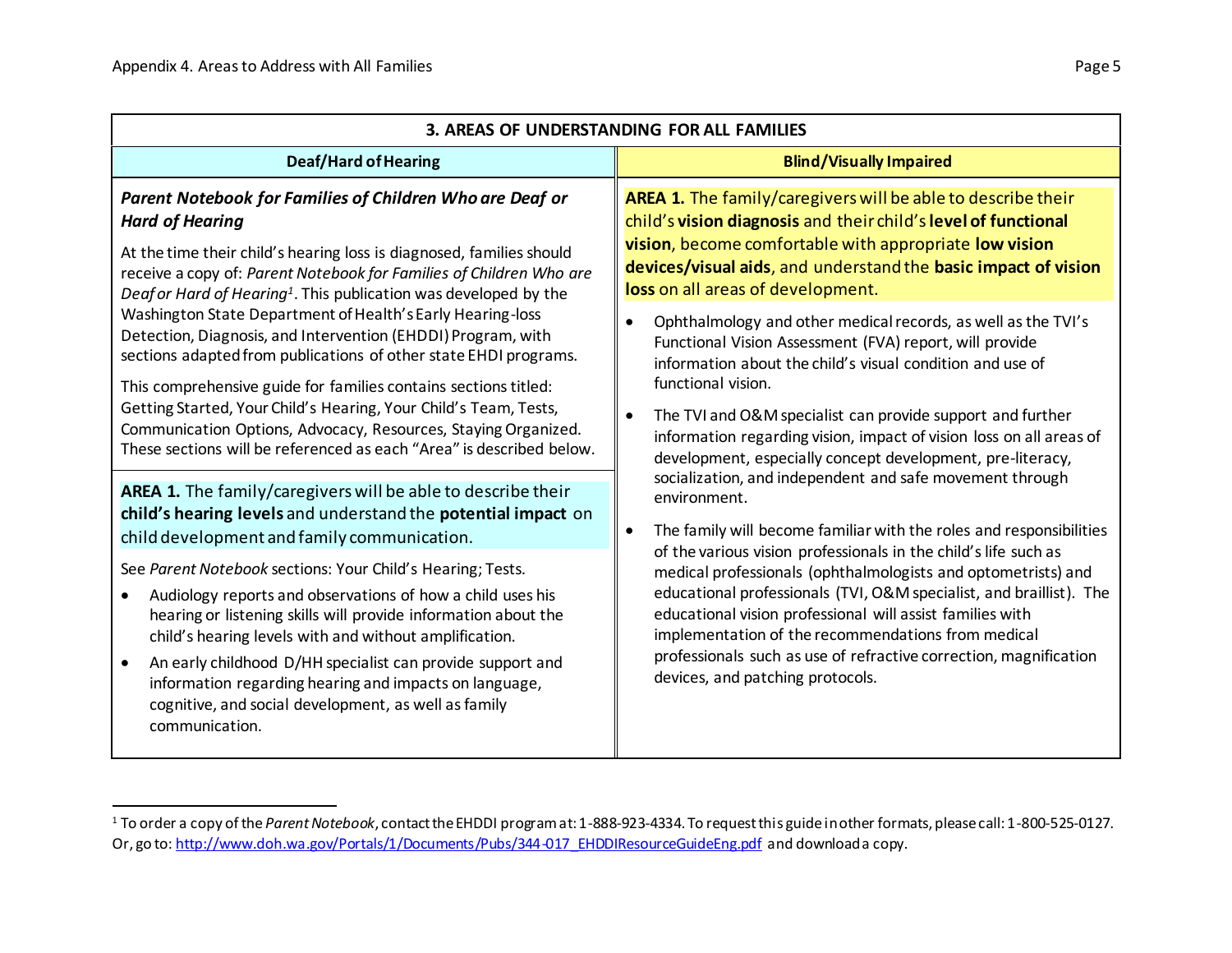| <b>Deaf/Hard of Hearing</b>                                                                                                                                                                                                                                                                                                                                                                                                                                                                                                                                                                                                                                                                                                                                                       | <b>Blind/Visually Impaired</b>                                                                                                                                                                                                                                                                                                                                                                                                                                                                                                                                                                     |  |
|-----------------------------------------------------------------------------------------------------------------------------------------------------------------------------------------------------------------------------------------------------------------------------------------------------------------------------------------------------------------------------------------------------------------------------------------------------------------------------------------------------------------------------------------------------------------------------------------------------------------------------------------------------------------------------------------------------------------------------------------------------------------------------------|----------------------------------------------------------------------------------------------------------------------------------------------------------------------------------------------------------------------------------------------------------------------------------------------------------------------------------------------------------------------------------------------------------------------------------------------------------------------------------------------------------------------------------------------------------------------------------------------------|--|
| AREA 2. The family/caregivers will gain information about early<br>infant/caregiver communication, bonding and attachment, and<br>how language development is supported with joint attention,<br>following the child's lead and interest, and creating an optimal<br>communicating environment.                                                                                                                                                                                                                                                                                                                                                                                                                                                                                   | AREA 2. The family/caregivers understand early infant/care-<br>giver communication (verbal and non-verbal), bonding, and<br>attachment, and how social/emotional skills can be visually<br>dependent through observation, responses, and reciprocity in<br>order to establish a meaningful relationship with their child.                                                                                                                                                                                                                                                                          |  |
| Parent Notebook sections: Getting Started; Communication Options.<br>An early childhood Teacher of the Deaf (TOD) and other D/HH<br>specialists will coach the caregivers on effective parent-child<br>interaction strategies that promote early language and<br>communication development.<br>The child and family's IFSP will include outcomes to encourage<br>$\bullet$<br>early language acquisition and communication skills during daily<br>routines and activities.<br>Members of the IFSP team who are not trained in early childhood<br>$\bullet$<br>deaf/hard of hearing education will collaborate with TOD to learn<br>about early language development for children with hearing loss<br>and become knowledgeable about potential impacts of sensory<br>deprivation. | A TVI will coach the caregivers on effective parent-child<br>$\bullet$<br>interaction strategies when child lacks the visual ability to read<br>necessary non-verbal cues and may not respond as expected.<br>Information regarding social and communication (verbal and non-<br>verbal) will be provided over time and according to develop-<br>mental stages of the child during daily routines and play activities.<br>Information will be shared with family through an informed infant<br>$\bullet$<br>mental health approach, with focus of visual dependency on<br>social emotional skills. |  |
| AREA 3. The family/caregivers will understand and feel<br>comfortable with their child's amplification system (e.g.,<br>hearing aids, ear molds, batteries) and possible future<br>amplification options (e.g., cochlear implant/s, FM systems), as<br>appropriate.<br>Parent Notebook sections: Communication Options.<br>Many deaf and hard of hearing children are fitted with hearing<br>$\bullet$<br>aids (HAs) through an audiologist at a clinic or hospital shortly<br>after being identified as deaf or hard of hearing.                                                                                                                                                                                                                                                 | AREA 3. The family will be introduced to information regarding<br>their child's unique learning through the use of alternative<br>senses and appreciation of multiple sensory capabilities,<br>including the child's use of touch, hearing, smell, and taste to<br>gain access to the environment.<br>TVI and other team members will create accessible learning<br>environments for the child through adaptations to environment,<br>toys, and other learning materials according to child's use of all<br>his/her senses.                                                                        |  |
| (continued)                                                                                                                                                                                                                                                                                                                                                                                                                                                                                                                                                                                                                                                                                                                                                                       | (continued)                                                                                                                                                                                                                                                                                                                                                                                                                                                                                                                                                                                        |  |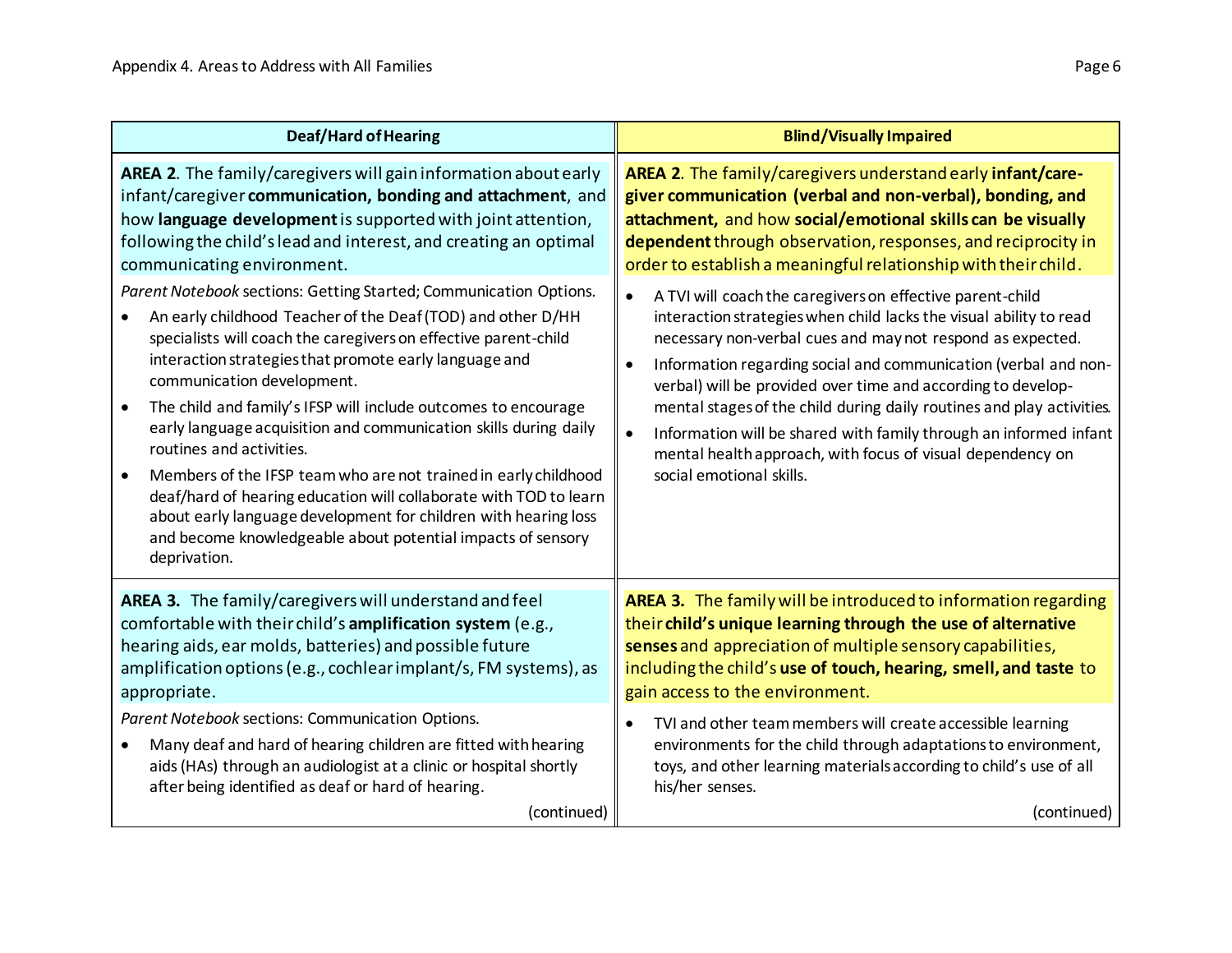| <b>Deaf/Hard of Hearing</b>                      |                                                                                                                                                                                                                                                                                                                                                                                                                                                                                                                                                           |                                                                                                    | <b>Blind/Visually Impaired</b>                                                                                                                                                                                                                                                                                                                               |
|--------------------------------------------------|-----------------------------------------------------------------------------------------------------------------------------------------------------------------------------------------------------------------------------------------------------------------------------------------------------------------------------------------------------------------------------------------------------------------------------------------------------------------------------------------------------------------------------------------------------------|----------------------------------------------------------------------------------------------------|--------------------------------------------------------------------------------------------------------------------------------------------------------------------------------------------------------------------------------------------------------------------------------------------------------------------------------------------------------------|
|                                                  | Parents often need time to process new information and<br>vocabulary from the audiologist, as well as how to care for and<br>check their child's amplification system.                                                                                                                                                                                                                                                                                                                                                                                    | $\bullet$                                                                                          | The child and family's IFSP will include outcomes to encourage<br>compensatory skills to accommodate for the visual impairment<br>and use of other senses during daily activities.                                                                                                                                                                           |
| $\bullet$                                        | Young children also need support in using HAs, as the auditory<br>stimulation will be a new experience for their brain. Also, HAs are<br>very small and may be pulled out of ears to mouth and play with.<br>A team of medical professionals will determine if a child is a good<br>candidate for a cochlear implant (CI). Parents will need to work<br>closely with the CI team and IFSP team to support development<br>of auditory pathways and language.<br>Tip: Communication modality is not chosen based on the hearing<br>technology a child uses. | $\bullet$                                                                                          | Members of IFSP team who are not trained in visual impairment<br>will collaborate with TVI to learn about the sensory modalities of<br>the child and become knowledge about the potential differences<br>in concept development of individual children.                                                                                                      |
|                                                  | AREA 4. The family/caregivers will increase their knowledge of<br>different communication modalities and strategies to provide<br>their child with access to communication and language.                                                                                                                                                                                                                                                                                                                                                                  |                                                                                                    | AREA 4. The family will gain knowledge about the pre-literacy<br>needs of children with vision loss with attention to tactile<br>learning for braille readiness, interactive shared reading                                                                                                                                                                  |
| Parent Notebook sections: Communication Options. |                                                                                                                                                                                                                                                                                                                                                                                                                                                                                                                                                           | experiences and hands on participation in learning activities for<br>enhanced concept development. |                                                                                                                                                                                                                                                                                                                                                              |
| $\bullet$                                        | Families need accessible, balanced, and up-to-date information to<br>support their understanding of what it means to be a parent of a<br>child who is deaf or hard of hearing.<br>The better the parents' understanding the more positively they                                                                                                                                                                                                                                                                                                          | $\bullet$                                                                                          | Parents and caregivers will become familiar and comfortable with<br>alternative reading mediums such as braille and tactile<br>representations of pictures.                                                                                                                                                                                                  |
| $\bullet$                                        | will respond, accept, and effectively advocate for their child.<br>As families get to know their child and explore communication<br>options, the most important consideration is that their child is<br>able to access communication and language - whether through a<br>visual modality (i.e., gestures and sign language), an auditory<br>modality (i.e., via hearing aids or cochlear implants), or both.                                                                                                                                              | $\bullet$                                                                                          | Parents will demonstrate shared reading experiences with their<br>child with vision loss, as these activities are critical for language<br>and literacy development. Parents will learn non-visual (tactile<br>and interactive) methods to engage child in activity such as<br>through the use of book boxes, experience, or child-routine based<br>stories. |
|                                                  | Tip: Parents who choose to use amplification may also use sign<br>language along with spoken language. Sign language stimulates<br>early brain development, especially for language acquisition. It can<br>also be used as a bridge to spoken language.                                                                                                                                                                                                                                                                                                   | $\bullet$                                                                                          | TVI and EI program staff will share resources with parents for the<br>purposes of obtaining braille books and other toys/materials to<br>enhance concept development through interaction and play with<br>family members.                                                                                                                                    |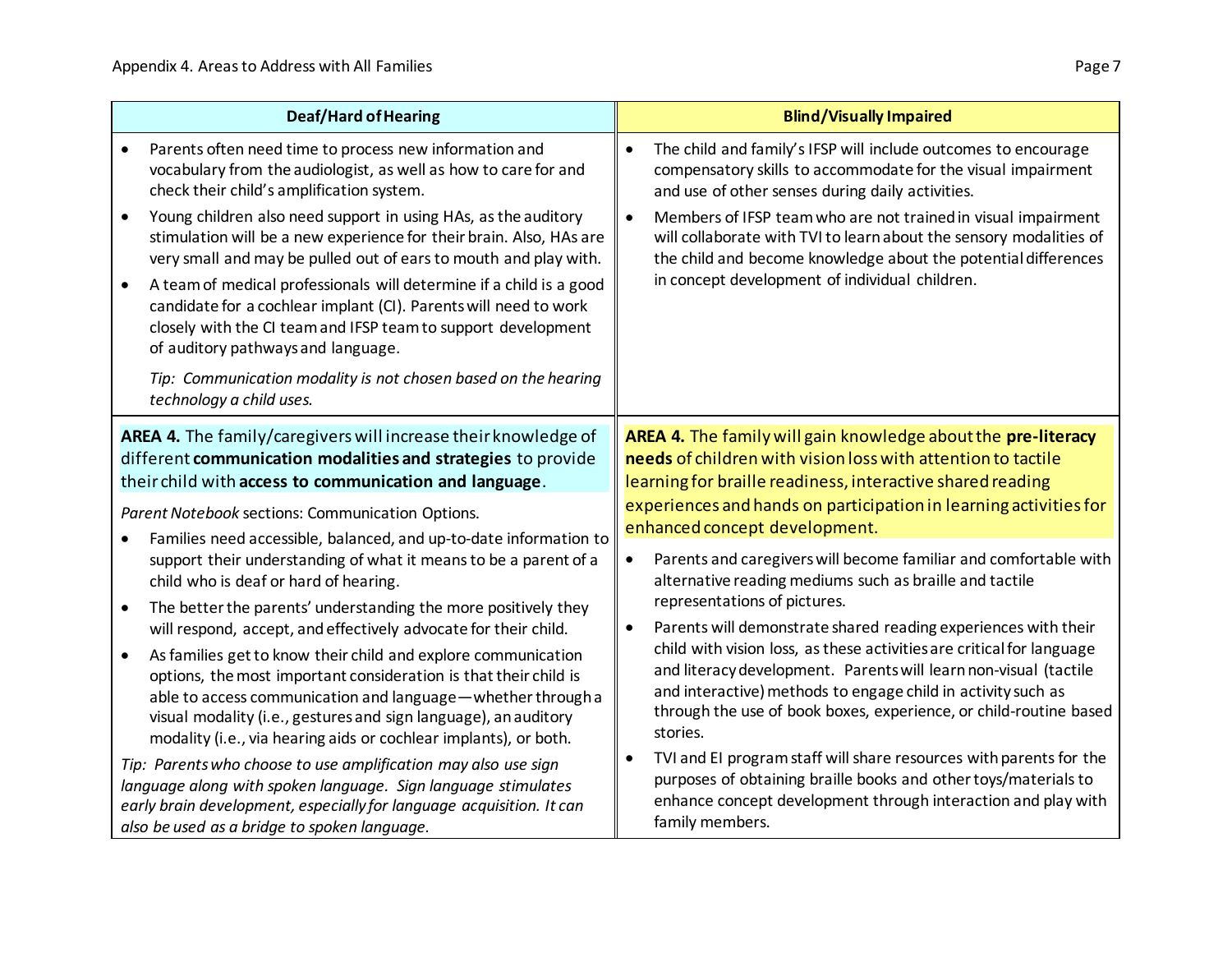| <b>Deaf/Hard of Hearing</b>                                                                                                                                                                                                                                                                                                                                                                                                                                                                                                                                                                                                                                                                                                                                                                                             | <b>Blind/Visually Impaired</b>                                                                                                                                                                                                                                                                                                                                                                                                                                                                                                                                                                                  |
|-------------------------------------------------------------------------------------------------------------------------------------------------------------------------------------------------------------------------------------------------------------------------------------------------------------------------------------------------------------------------------------------------------------------------------------------------------------------------------------------------------------------------------------------------------------------------------------------------------------------------------------------------------------------------------------------------------------------------------------------------------------------------------------------------------------------------|-----------------------------------------------------------------------------------------------------------------------------------------------------------------------------------------------------------------------------------------------------------------------------------------------------------------------------------------------------------------------------------------------------------------------------------------------------------------------------------------------------------------------------------------------------------------------------------------------------------------|
| AREA 5. The family/caregivers will learn to observe and report<br>their child's responses, and partner with their IFSP team in<br>monitoring their child's growth of communication skills, both<br>receptive and expressive.                                                                                                                                                                                                                                                                                                                                                                                                                                                                                                                                                                                            | <b>AREA 5.</b> The family will gain understanding and recognize their<br>child's individual motor patterns, both gross and fine motor<br>skills, and be able to encourage their child's self-directed, safe<br>and independent mobility.                                                                                                                                                                                                                                                                                                                                                                        |
| Parent Notebook sections: Your Child's Team; Advocacy; Staying<br>Organized.<br>Provide specific information to the parents describing the<br>elements of the communication development monitoring process<br>at each IFSP review.<br>The family will learn how to observe their child's communication<br>behaviors in various settings, and become familiar with the<br>communication monitoring checklists.<br>The ultimate purpose of monitoring the child's communication<br>development is to determine if the expected 6 months progress<br>in communication development has been demonstrated. If not,<br>the need for adjustments and new strategies can be discussed.<br>TIP: The Statewide Center on Childhood Deafness & Hearing Loss<br>(CDHL) can provide evaluation services or support with assessments. | Parents will become familiar and confident with independent and<br>safe traveling skills of their child with the help of the OMS<br>coaching the family on mobility skills.<br>OMS and EI program staff will share resources with the family on<br>$\bullet$<br>materials and/or equipment needed for independent and safe<br>mobility skills.<br>The IFSP team will assist family to understand and encourage<br>their child's functional use of hands skills for daily living skills as<br>well as pre-literacy activities.                                                                                   |
|                                                                                                                                                                                                                                                                                                                                                                                                                                                                                                                                                                                                                                                                                                                                                                                                                         | AREA 6. The family will receive support from the EI program<br>and IFSP team focused on experience and routine-based<br>opportunities for children to practice daily living skills and<br>concept development through hands-on learning.<br>The EI team will employ specific techniques to support the<br>development of daily living skills, such as hygiene, toileting,<br>eating, dressing, organizational skills, and sleeping patterns/<br>habits, in order to increase their child's independence and reduce<br>the risk of learned helplessness due to lack of vision related to<br>incidental learning. |
|                                                                                                                                                                                                                                                                                                                                                                                                                                                                                                                                                                                                                                                                                                                                                                                                                         | The family will be encouraged to participate in family recreational<br>activities that support creativity and enjoyment of both their child<br>with BVI and their family as a unit.                                                                                                                                                                                                                                                                                                                                                                                                                             |